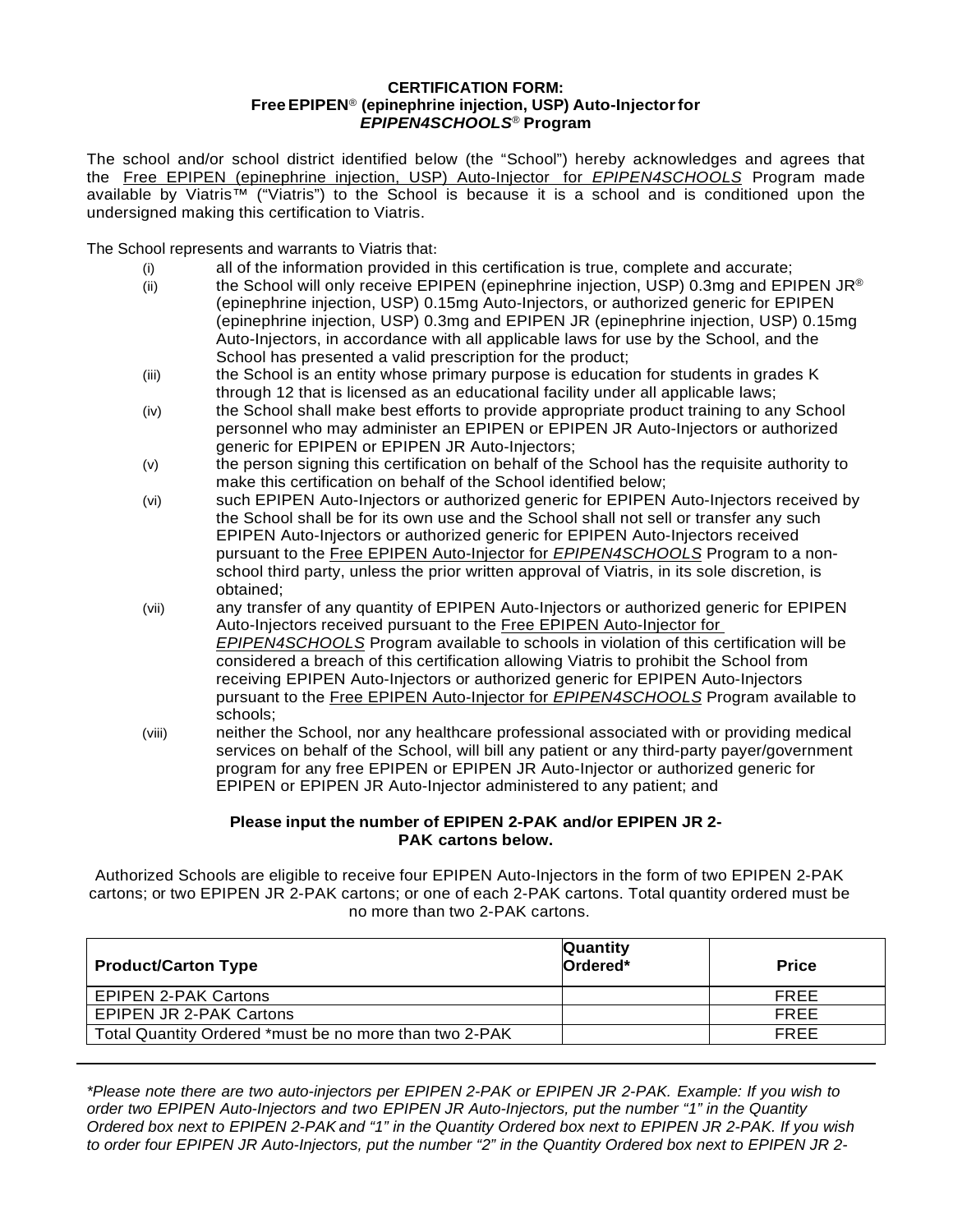*PAK*® *and 0 (zero) in the Quantity Ordered box next to EPIPEN 2-PAK. Please note that Schools may receive the authorized generic versions of EPIPEN and EPIPEN JR.*

*† ORDERING FOR MULTIPLE SCHOOLS: If you are ordering for multiple Schools within a single school district, you may order up to two 2-PAK cartons per school. Please provide a list of all of the Schools for which you are ordering product if ordering for multiple Schools, including the name and address of each School. For example, if you are ordering two EPIPEN JR 2-PAK cartons for each of 10 Schools, you should enter 20 in the Quantity Ordered column next to EPIPEN JR 2-PAK cartons. Under this scenario, your total quantity ordered cannot exceed the number of Schools multiplied by 2.*

If the terms and conditions provided in this certification are amended, modified or altered in any way, it will be considered null and void.

| School/School District Name:       |       |
|------------------------------------|-------|
| School Address:                    |       |
| City/State/Zip:                    |       |
| School Phone:                      |       |
| Authorized School Signatory Name:  |       |
| Authorized School Signatory Title: |       |
| Authorized School Signatory Email: |       |
| Signature:                         | Date: |

## **Please fax the completed Certification Form and a copy of a valid EPIPEN Auto-Injector prescription to BioRidge Pharma, LLC Attn: Kristina Paich Fax: 973-718-4328 or email scan to: [info@bioridgepharma.com](mailto:info@bioridgepharma.com)**

**Phone:973-845-7600**

**Indications** (the following information applies to both EPIPEN and its Authorized Generic)

EPIPEN and EPIPEN JR Auto-Injectors are indicated in the emergency treatment of allergic reactions (Type I) including anaphylaxis to stinging insects (e.g., order Hymenoptera, which include bees, wasps, hornets, yellow jackets and fire ants) and biting insects (e.g., triatoma, mosquitoes), allergen immunotherapy, foods, drugs, diagnostic testing substances (e.g., radiocontrast media) and other allergens, as well as idiopathic anaphylaxis or exercise-induced anaphylaxis. EPIPEN and EPIPEN JR Auto-Injectors are intended for immediate administration in patients who are determined to be at increased risk for anaphylaxis, including individuals with a history of anaphylactic reactions.

**Important Safety Information** (the following information applies to both EPIPEN and its Authorized Generic)

EPIPEN (epinephrine injection, USP) 0.3 mg and EPIPEN JR (epinephrine injection, USP) 0.15 mg Auto-Injectors are intended for immediate administration as emergency supportive therapy only and are not intended as a substitute for immediate medical or hospital care. **In conjunction with the administration of epinephrine, the patient should seek immediate medical or hospital care**. More than two sequential doses of epinephrine should only be administered under direct medical supervision.